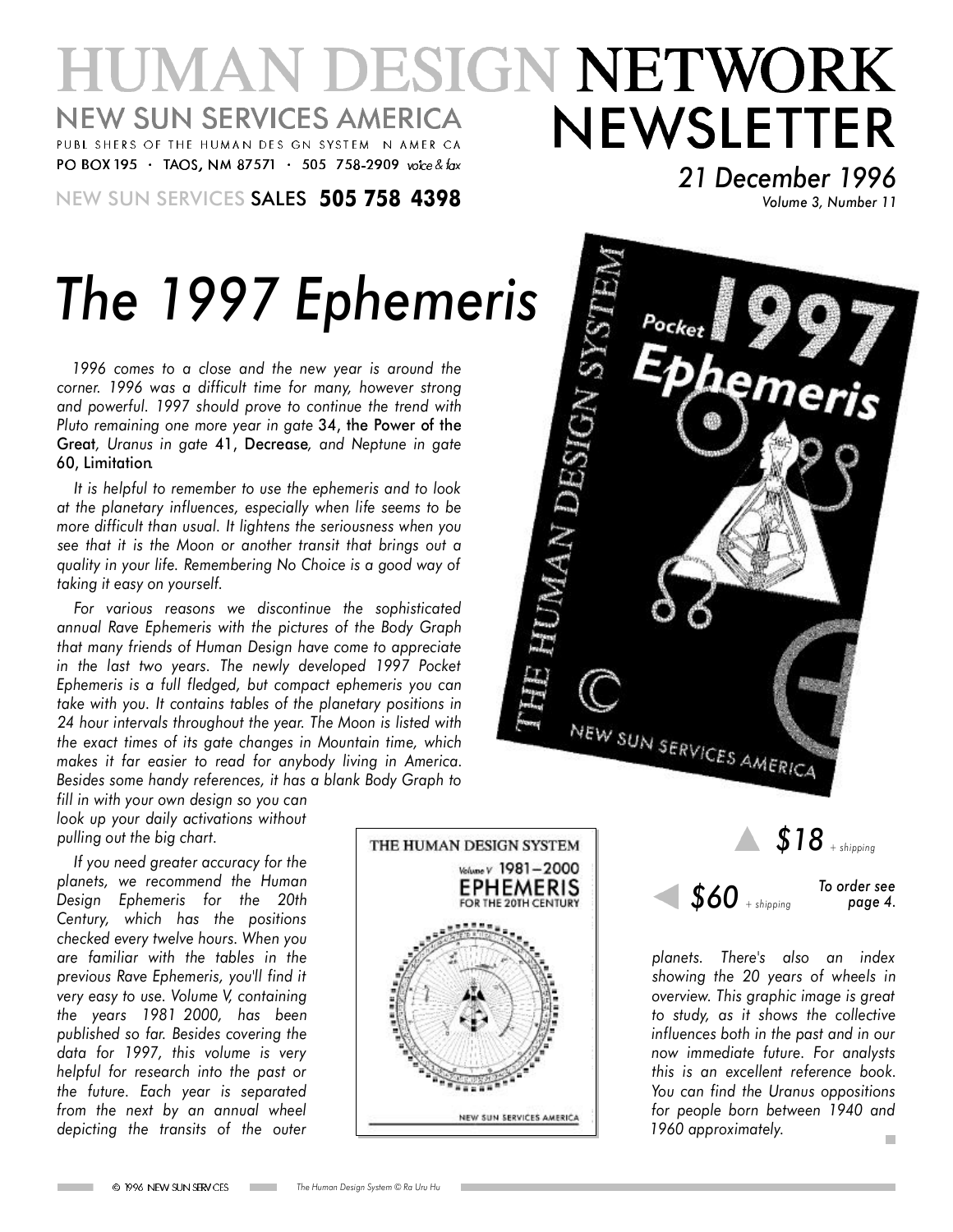

#### *13. The Power of the Great II*

*he Sacral center is the center of vitality. Vitality is often confused with energy. The Human Design System helps to distinguish between the two terms: Energy comes from the Root center; vitality is power from the Sacral, a generator, as Ra terms it. It can re-generate within its own limits through rest, relaxation and sleep, but only if allowed to. Otherwise it will de-generate in the long run and produce degenerative illnesses.* T

*Two thirds of the workings of the Sacral center evade our potential awareness: the three tantric channels and the three energy formats. Vitality forms by itself and we are only able to observe its results.*

*Gate* 34 *is the* Power of the Great*, the pure egoism of vitality. Here everything focuses and collects to manifest: channel* 34-20 *is the Sacral's only direct connection to the Throat and, again, it is possible without participation of an awareness. Life doesn't ask, it happens.*

*Vitality needs and has its own rhythm* (5) *emerging from its concentration* (9)*, its own direction* (14) *emerging from its (dis-)order* (3)*, its own meaningful theme* (29) *emerging from its maturation* (42)*. In addition, vitality cares for the interior in the* 27*, opens to the exterior in the* 59*, and has the potential to manifest all of that with concentrated power* (34) *in the here and now.*

*Pluto's activation of gate* 34 *helps to manifest aspects one might have activated in the Sacral center, with great power.*



*The 9 gates of the Sacral center in the wheel*

*Everybody has an opportunity to learn something about their vitality: it is fully developed only if all the vitality-themes in a design can be expressed.*

*If vitality cannot unfold and manifest in its unique setup, the power will still be there and turn toward itself. Thus aggression turns into self-hate, vitality into depression. The suppression of vitality results in suppression of vital functions with all the consequences. Pluto works with great power to expose and manifest vitality. But remember the keynote of the gate: Power is only great if it serves the common good. And Pluto is a collective planet.*

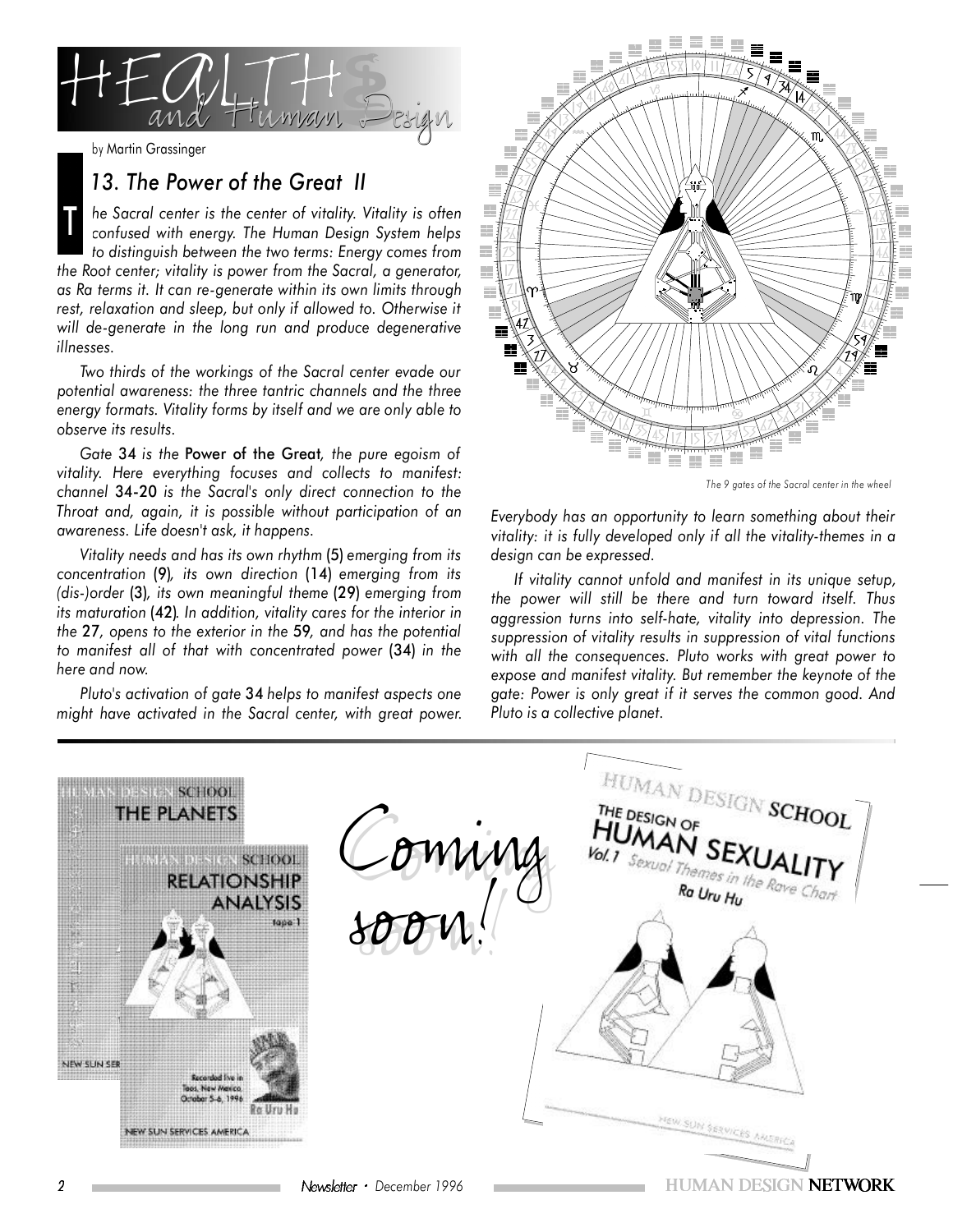## HUMAN DESIGN SCHOOL 1997 TRAINING SCHEDULE

| <b>SPRING</b>                                                           | May 10 15                                                                               | Advanced training with Zeno > The analyst training course                                                                                                                                                                                                                                                                                                                                                                                                                                     | \$745                                                         |
|-------------------------------------------------------------------------|-----------------------------------------------------------------------------------------|-----------------------------------------------------------------------------------------------------------------------------------------------------------------------------------------------------------------------------------------------------------------------------------------------------------------------------------------------------------------------------------------------------------------------------------------------------------------------------------------------|---------------------------------------------------------------|
| Classes prepaid by April 20                                             | May 17 18                                                                               | <b>Reading charts with Ra</b> $>$ The fundamentals of chart reading                                                                                                                                                                                                                                                                                                                                                                                                                           | \$350                                                         |
| receive \$50 discount.                                                  | May 19 20                                                                               | <b>Teachers training Prep with Zeno</b> $>$ Pre-requisite class and exam                                                                                                                                                                                                                                                                                                                                                                                                                      | \$350                                                         |
| <b>FALL</b><br>Classes prepaid by September 1<br>receive \$50 discount. | May 22 27<br>Sep 20 25<br>Sep 27 28<br>Sep 29 30<br>Oct $2\,4$<br>Oct 5 $6$<br>Oct 8 12 | <b>Teachers training with Ra</b> $>$ Ends with Teachers certification<br><b>Advanced training with Zeno</b> $>$ The analyst training course<br><b>Reading charts with Ra</b> $>$ The fundamentals of chart reading<br><b>Sex Part I with Ra</b> $>$ The first of two courses<br><b>Partnership with <math>Ra</math></b> > Relationships Analysis<br><b>Global Cycles with Ra</b> $>$ The larger framework of conditioning<br><b>The Nine Centers with Ra</b> $>$ This year's intensive 5 days | \$2,000<br>\$745<br>\$350<br>\$350<br>\$450<br>\$350<br>\$750 |

*The Human Design School offers a variety of trainings for those who want to learn the Human Design System. The Basic training is the key to becoming a student of Human Design. It presents the foundation of the knowledge, the basic language and mechanics. So fundamental is the knowledge, that it is a prerequisite for attendance in any other training of the Human Design School.*

*The Advanced training provides the knowledge necessary to do Human Design analysis. Its completion is a prerequisite to become a professional Human Design analyst.*

*At this time, Zeno is the only teacher available in America for both the Basic and Advanced trainings. After teaching the Basic training for two years on the road, she is now offering the*



*Basic correspondence course, using tapes, study materials, answer sheets. The response to the initial announcement shows great demand for this kind of service. Zeno will also offer two Advanced trainings in 1997, coinciding with Ra's two visits to Taos.*



*All courses require Basic training. Teachers training prep and exam open to licensed analysts.*

*Take advantage: discounts for taking more than one class in either spring or fall greatly reduces price per class:*

| 2 trainings | 5%  |
|-------------|-----|
| 3 trainings | 10% |
| 4 trainings | 15% |
| 5 or more   | 20% |



*It is very exciting to announce that during his annual stay in the fall, Ra will teach a whole variety of courses in a row, each of them exploring depths of a specific theme that were previously unavailable. The Fall School will be over a period of three weeks which is sure to attract a lot of traffic from friends of Human Design to*

*Taos, New Mexico. All these classes are open to anyone who has participated in a Basic training.*

*In addition to the fall, Ra will be in Taos in spring for the first US Teachers training program. Licensed analysts are invited to participate in a two day Teachers training prep that includes an entrance exam to determine eligibility to attend the course to become a Human Design teacher. Future teachers will work within the framework of New Sun Services America and the Human Design School, offering Basic trainings, workshops, study groups and also introduce the Human Design System publicly. We are looking forward to having more teachers of the Human Design System in the US. This is going to be an exciting year for students of Human Design.*  $\blacksquare$